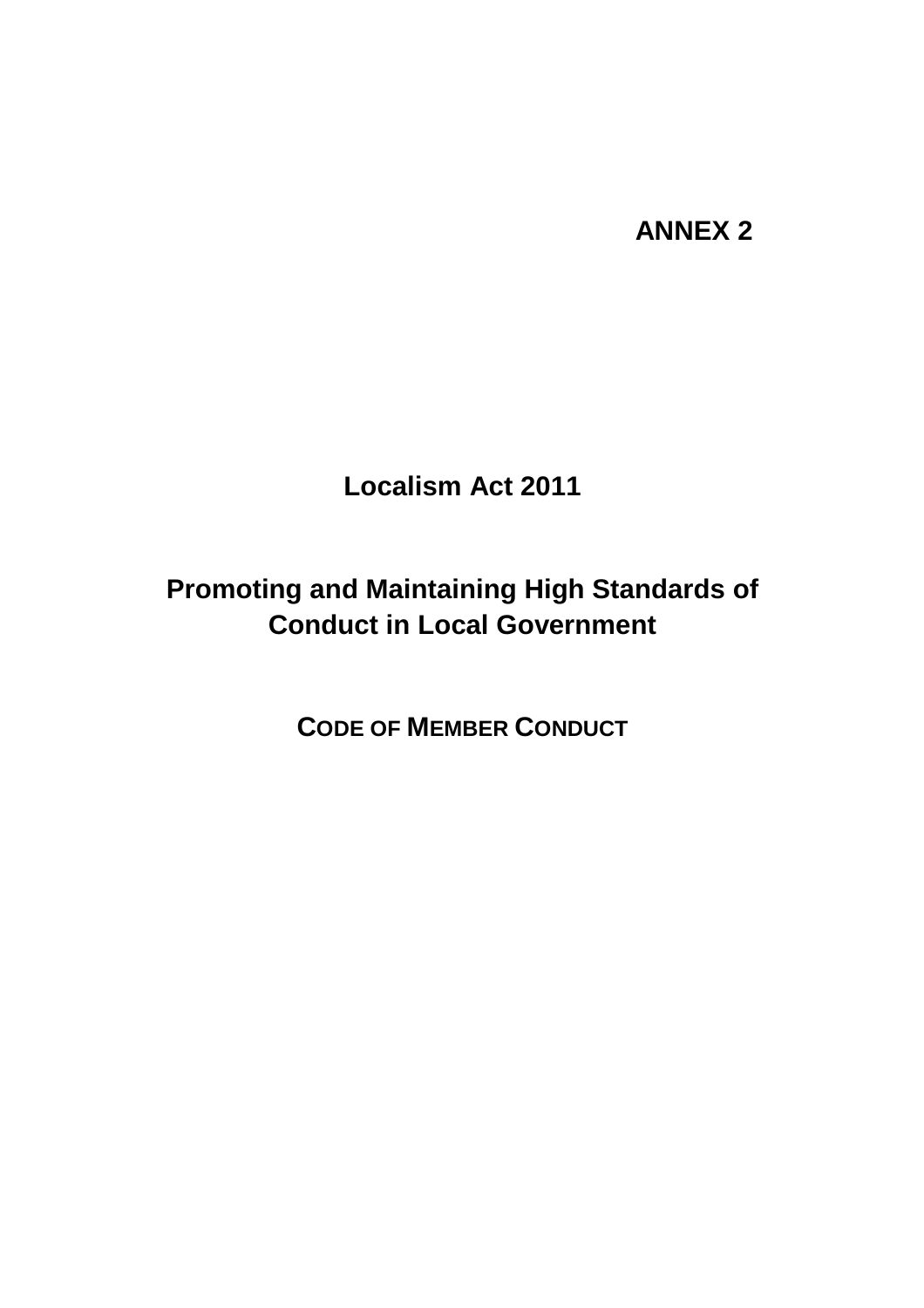# **COUNCILLOR CODE OF CONDUCT**

# **PART 1 GENERAL PROVISIONS**

# **Introduction and interpretation**

As a member you are a representative of this authority and the public will view you as such therefore your actions impact on how the authority as a whole is viewed and your actions can have both positive and negative impacts on the authority.

This Code as a whole is consistent with "Nolan Principles" which are set out in Appendix 1 and the provisions of S29(1) Localism Act 2011

In this Code-

"meeting" means any meeting of:

- (a) the authority
- (b) the Executive of the authority

(c) any of the authority's or its executive's committees, sub-committees, joint committees, joint sub-committees or areas committees

whether or not the press and public are excluded from the meeting in question by virtue of a resolution of members

(d) any briefings by officers and site visits organised by the authority

"relevant period" means the period of 12 months ending with the day on which you give notification to the authority's monitoring officer of any disclosable pecuniary interests you had at the time of the notification.

"profit or gain" includes any payments or benefits in kind which are subject to Income Tax

"beneficial interest" means having an economic benefit as a legal owner or holding it on

trust for the beneficial owner, having a right to the income from the land or securities or a

share in it or the right to the proceeds of sale or share of part of the proceeds of sale

"member" includes a co-opted member.

# **1. Who does the Code apply to?**

- (1) This Code applies to all members of the Epping Forest District Council*,* including co-opted members.
- (2) It is your responsibility to comply with the provisions of this Code.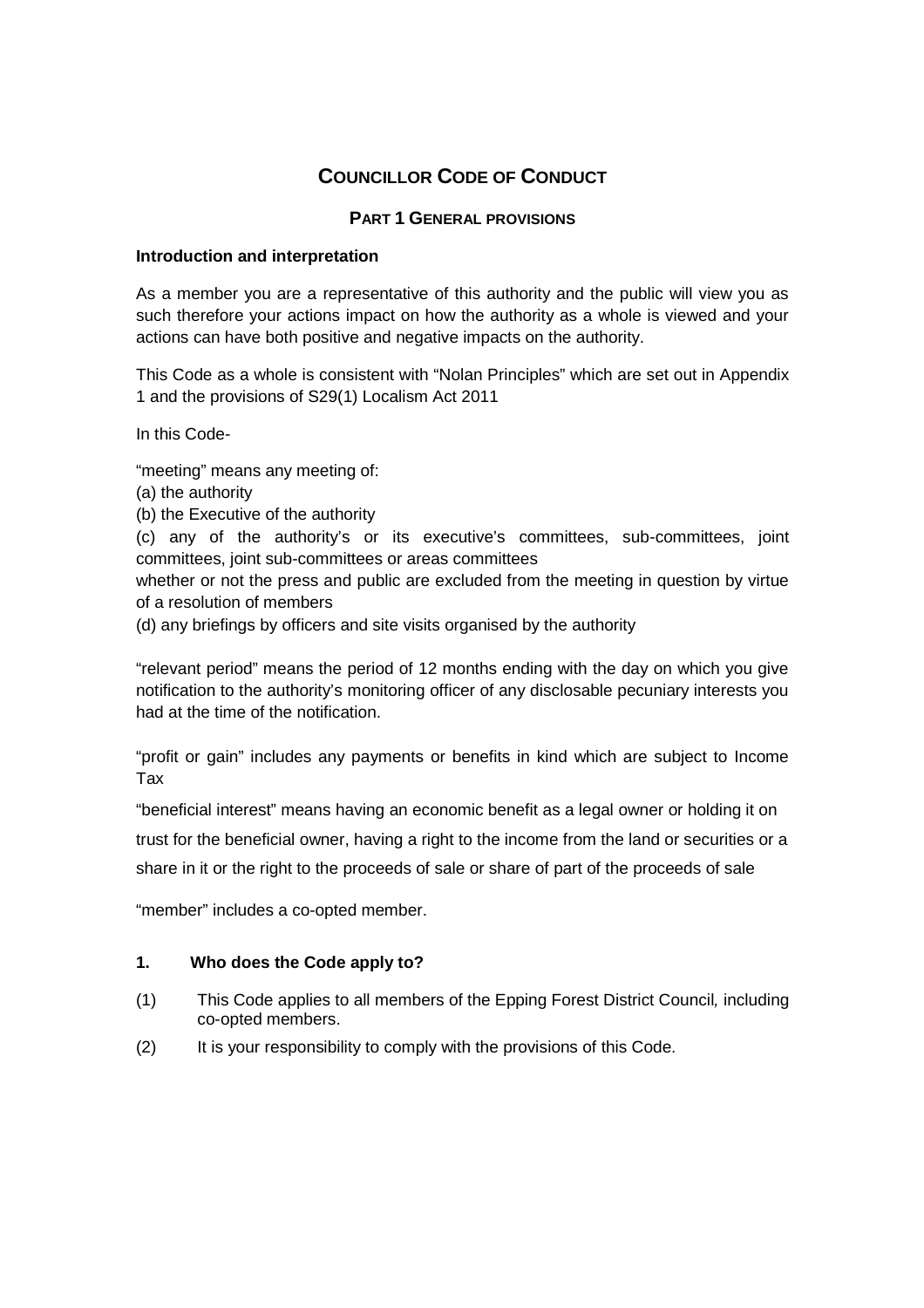#### **2. What does the Code apply to?**

(1) You must comply with this Code whenever you -

(a)conduct the business of your authority, or

- (b) you are acting as a representative of your authority,
- (2) This Code has effect in relation to your conduct in your official capacity.
- (3) Where you act as a representative of your authority--
	- (a) on another relevant authority, you must, when acting for that other authority, comply with that other authority's code of conduct; or
	- (b) on any other body, you must, when acting for that other body, comply with your authority's code of conduct, except and insofar as it conflicts with any other lawful obligations to which that other body may be subject.

#### **3. General obligations**

- (1) You must treat others with respect.
- (2) You must uphold the law
- (2) You must not--
	- (a) do anything which may cause your authority to breach any of the equality enactments
	- (b) bully any person;
	- (c) intimidate or attempt to intimidate any person who is or is likely to be--
		- (i) a complainant,
		- (ii) a witness, or
		- (iii) involved in the administration of any investigation or proceedings,

in relation to an allegation that a member (including yourself) has failed to comply with his or her authority's code of conduct; or

(d) do anything which compromises or is likely to compromise the impartiality of those who work for, or on behalf of, your authority.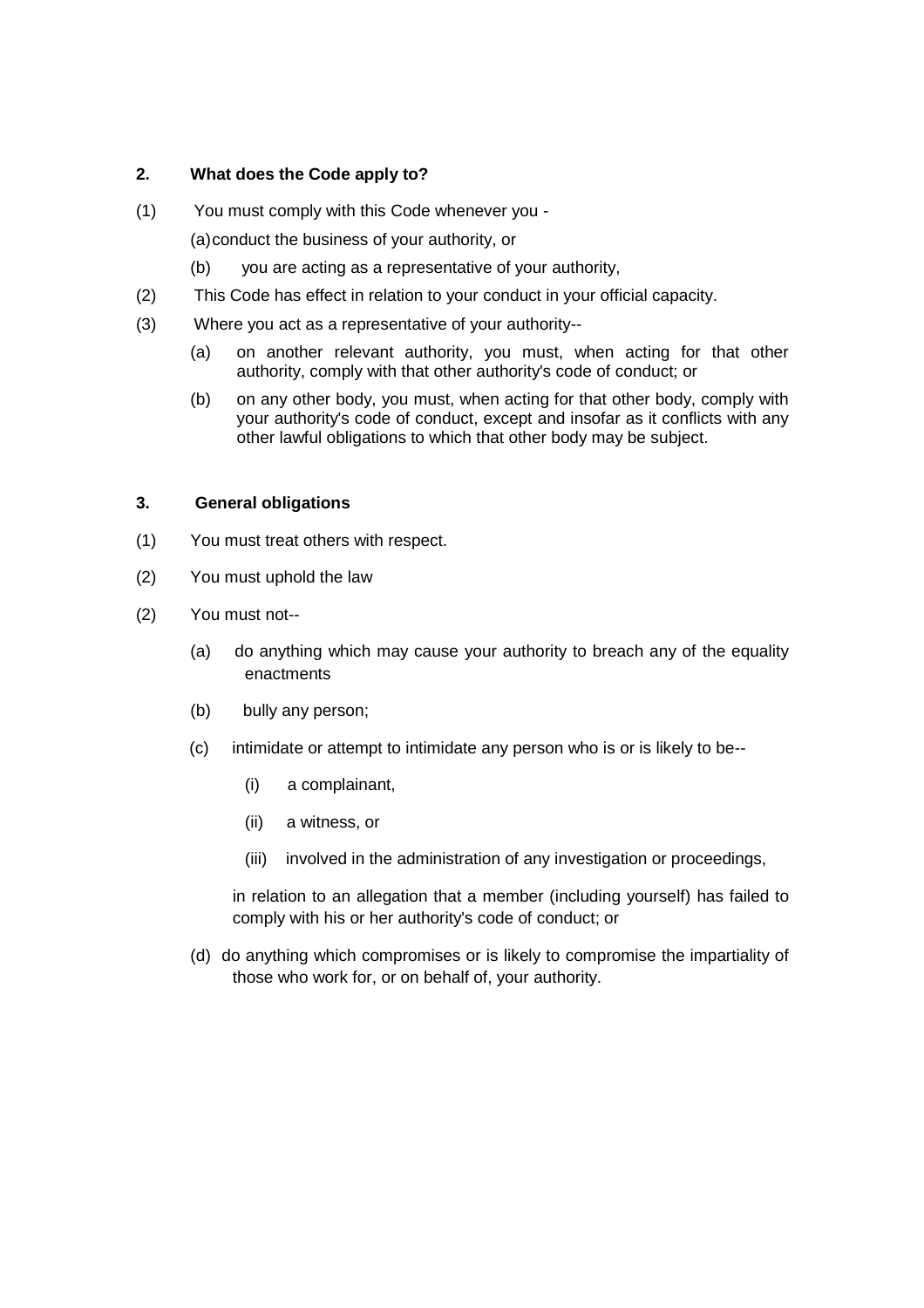# **4. Confidential Information**

You must not--

- (a) disclose information given to you in confidence by anyone, or information acquired by you which you believe, or ought reasonably to be aware, is of a confidential nature, except where--
	- (i) you have the consent of a person authorised to give it;
	- (ii) you are required by law to do so;
	- (iii) the disclosure is made to a third party for the purpose of obtaining professional advice provided that the third party agrees not to disclose the information to any other person; or
	- (iv) the disclosure is--
		- (aa) reasonable and in the public interest; and
		- (bb) made in good faith and in compliance with the reasonable requirements of the authority; or
- (b) prevent another person from gaining access to information to which that person is entitled by law.

# **5. Conferring an advantage or disadvantage**

You--

- (a) must not use or attempt to use your position as a member improperly to confer on or secure for yourself or any other person, an advantage or disadvantage; and
- (b) must, when using or authorising the use by others of the resources of your authority-
	- (i) act in accordance with your authority's reasonable requirements;
	- (ii) ensure that such resources are not used improperly for political purposes (including party political purposes); and
- (c) must have regard to any applicable Local Authority Code of Publicity made under the Local Government Act 1986.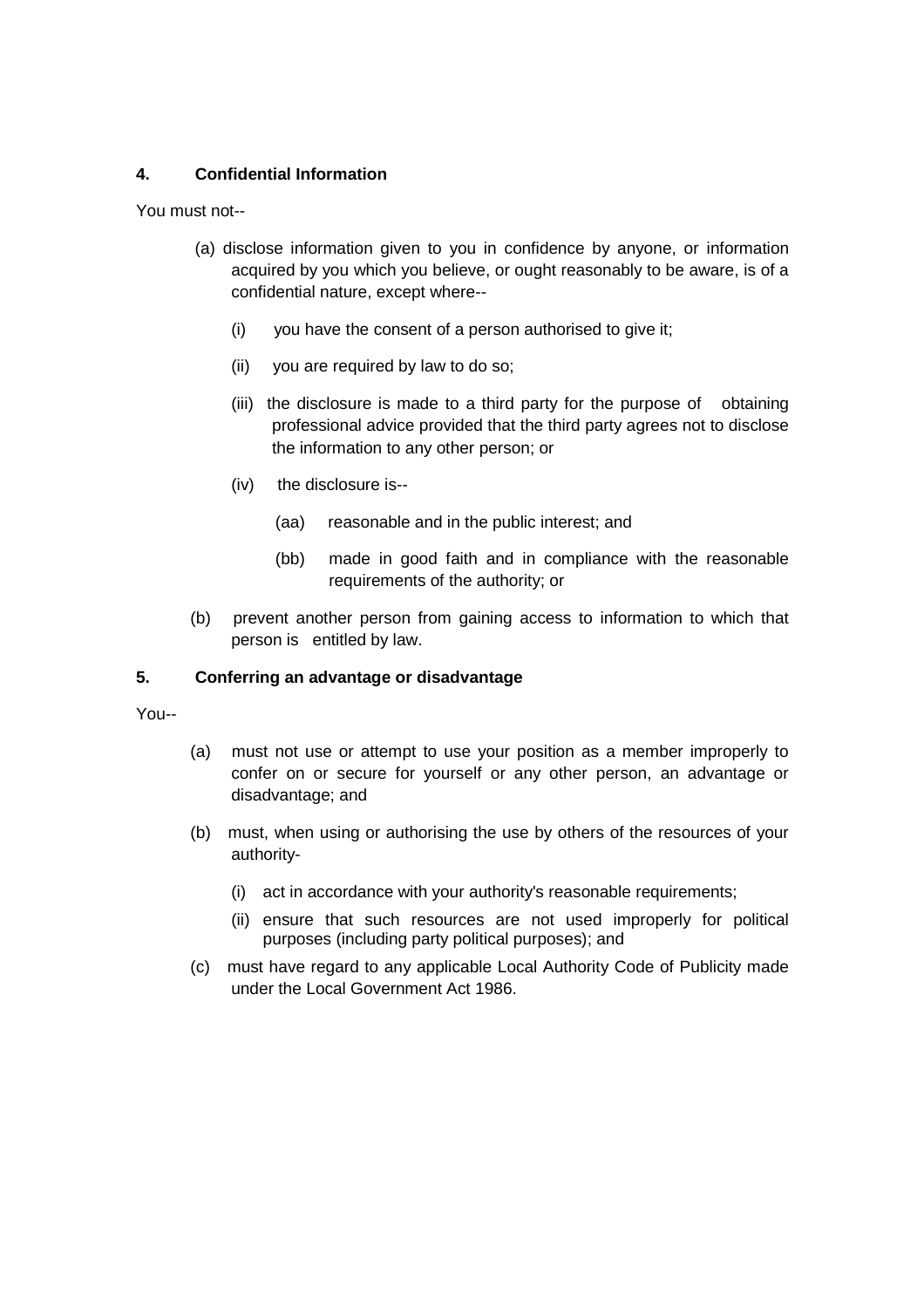#### **PART 2 MEMBERS INTERESTS**

#### **6. Disclosable Pecuniary Interests**

6.1 You have a disclosable pecuniary interest in any business of your authority if it is of a description set out in 6.2 below and is either:

- (a) An interest of yours
- (b) An interest of your spouse
- (c) An interest of your civil partner
- (d) An interest of a person you are living with as a spouse or civil partner

And in the case of paragraphs  $6.1$  (b) –  $6.1$  (d) ("relevant persons") where you are aware that that relevant person has the interest

- 6.2 It relates to or is likely to affect:
	- i. Any employment, office, trade, profession or vocation carried on by you or a relevant person for profit or gain;
	- ii. Any payment or provision of any other financial benefit (other than from your authority) made or provided within the relevant period in respect of any expenses incurred in carrying out your duties as a member, or towards your election expenses. This includes any payment or financial benefit from a trade union within the meaning of the Trade Union and Labour Relations (Consolidation) Act 1992 other than from a registered political party;
	- iii. Any beneficial interest in securities of a body where-
		- 1. that body (to your knowledge) has a place of business or land in the area of your authority and
		- 2. either:
			- a. the total nominal value of the securities exceeds £25,000 or one hundredth of the total issued share capital of that body; or
			- b. the beneficial interest exceeds one hundredth of the total issued share capital of the share capital of that body, if of more than one class, the total nominal value of the shares of any one class
	- iv. Any contract for goods, services or works which has not been fully discharged between you or a relevant person and your authority or a body in which you or they have a beneficial interest;
	- v. A beneficial interest in any land in your authority's area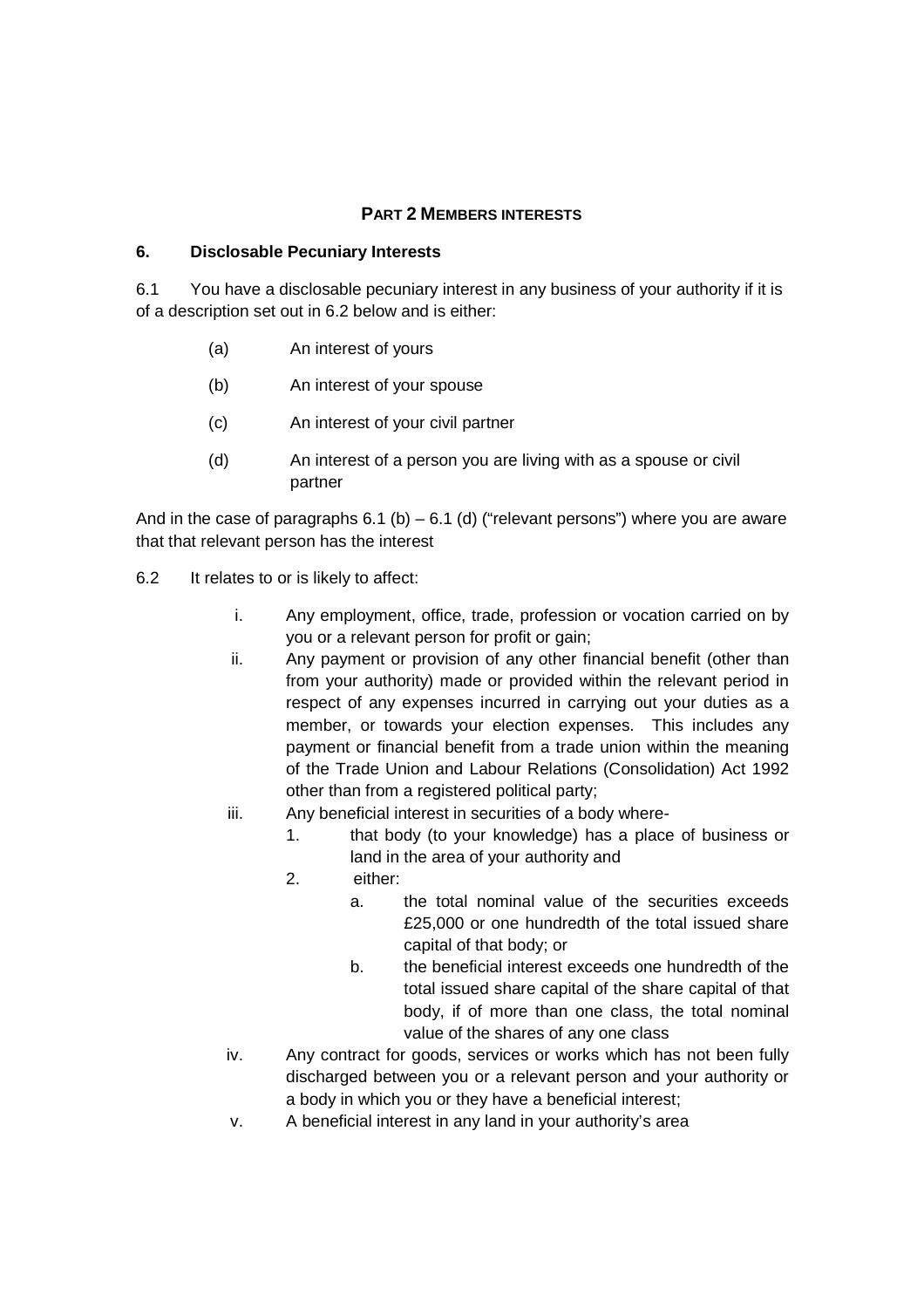- vi. any tenancy where to your knowledge (a) the landlord is your authority and (b) the tenant is a body in which you or a relevant person has a beneficial interest
- vii. a licence of any land in your authority's area (alone or jointly with others) that you or a relevant person occupy for a month or longer;

# **7. Other Pecuniary Interests**

- 7.1 You have a pecuniary interest in any business of your authority where either-
	- (b) It relates to or is likely to affect:
		- i. any person or body who employs or has appointed you;
		- ii. any contract for goods, services or works made between your authority and you or a firm in which you are a partner, a company of which you are a remunerated director, or a person or body of the description specific in paragraph 6.2.(iii) which has been fully discharged within the last 12 months;

#### **8. Non-Pecuniary Interests**

8.1 You have a non-pecuniary interest in any business of your authority where either:-

- (a) it relates to or is likely to affect
	- i. any body of which you are a member or in a position of general control or management and to which you are appointed or nominated by your authority;
	- ii. any body-
		- 1. exercising functions of a public nature;
		- 2. directed to charitable purposes; or
		- 3. one of whose principal purposes includes the influence of public opinion or policy (including any political party or trade union);

of which you are a member or in a position of general control or management;

- iii. the interests of any person from whom you have received a gift or hospitality with an estimated value of at least £50;
- iv. a decision in relation to that business which might reasonably be regarded as affecting your wellbeing or the wellbeing of a relevant person to a greater extent that the majority of:-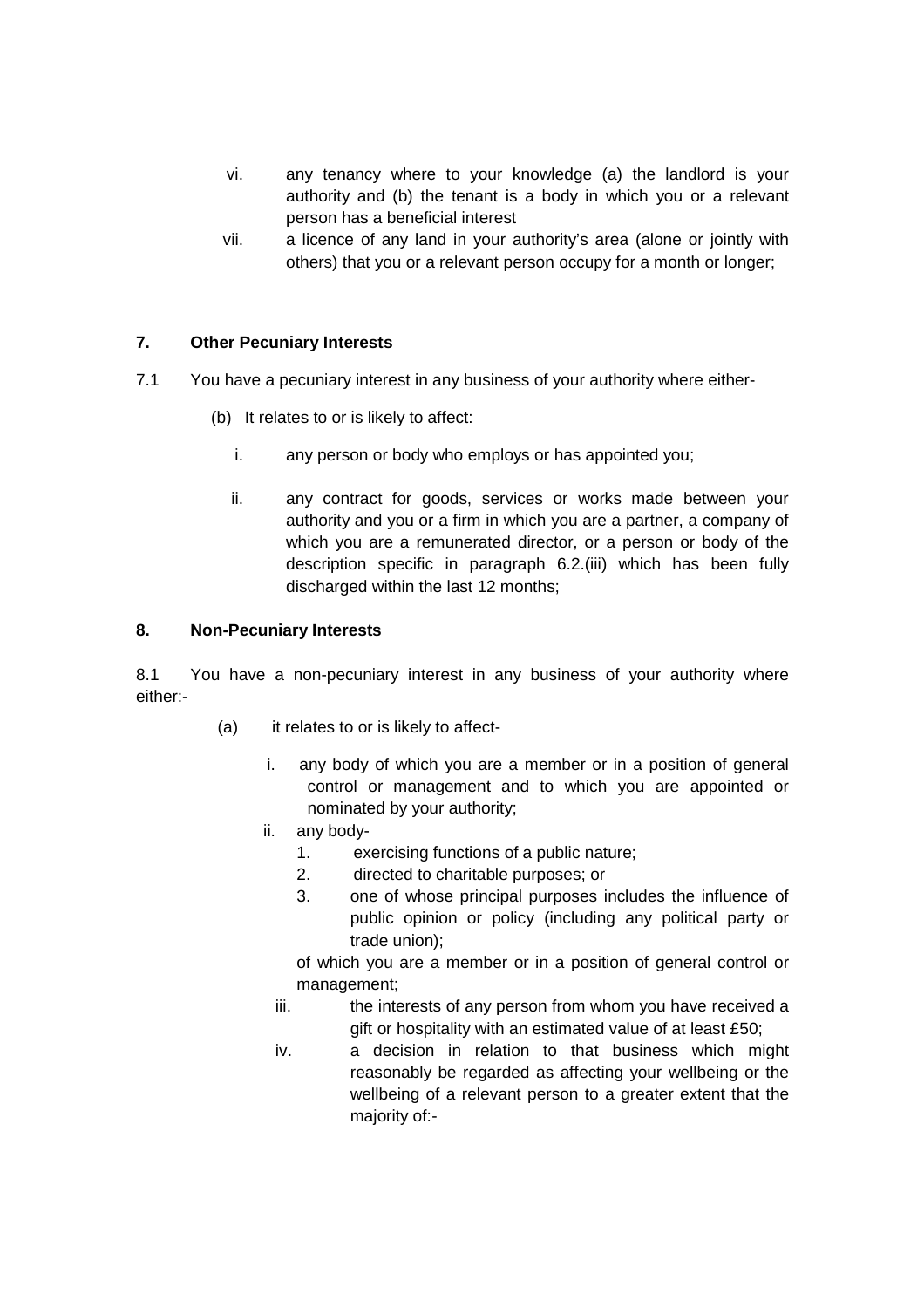(a) (in the case of authorities with electoral divisions or wards) other council tax payers, ratepayers or inhabitants of the electoral division or ward, as the case may be, affected by the decision; or

(b) (in all other cases) other council tax payers, ratepayers or inhabitants of your authority's areas

#### **9. Disclosure of Interests**

- 9.1 Subject to sub-paragraphs 9.2 to 9.6, where you have a disclosable pecuniary interest, other pecuniary interest or a non-pecuniary interest in any business of your authority and you are present at a meeting of your authority at which the business is considered, you must disclose to that meeting the existence and nature of that interest whether or not such interest is registered on your register of Interests or for which you have made a pending notification
- 9.2 Sub-paragraph 9.1 only applies where you are aware or ought reasonably to be aware of the existence of the pecuniary or non pecuniary interest
- 9.3 Where you have an interest in any business of your authority which would be disclosable by virtue of paragraph 9.1 but by virtue of paragraph 14 (sensitive interests) details of the interest are not registered in your authority's published register of members' interest and that the interest is a disclosable pecuniary interest (if that is the case) but you need not disclose the nature of the interest to the meeting
- 9.4 Where you have a pecuniary interest in any business of your authority and a function of your authority may be discharged by you acting alone in relation to that business, you must ensure you notify the authority's monitoring officer of the existence and nature of that interest within 28 days of becoming aware that you will be dealing with the matter even if more than 28 days before you will actually deal with the business
- 9.5 Where you have an interest in any business of your authority which would be disclosable by virtue of paragraph 9.1 and you have made an executive decision in relation to that business you must ensure that any written statement of that decision records the existence and nature of that interest
- 9.6 In this paragraph "executive decision" is to be construed in accordance with any regulations made by the Secretary of State under section 22 of the Local Government Act 2000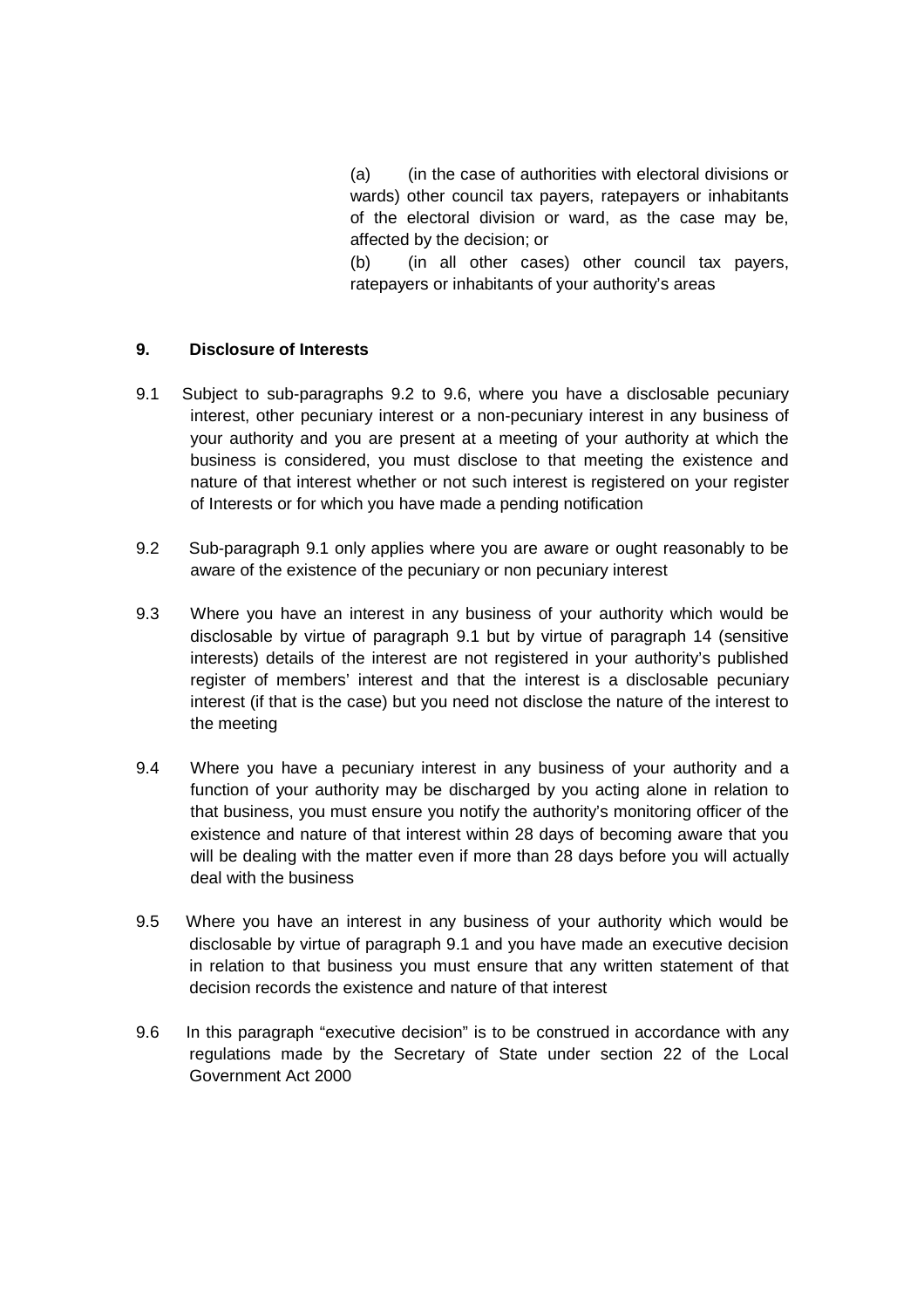#### **10. Disclosure of Interests generally**

- 10.1 Subject to sub-paragraph 10.2 where you have a pecuniary interest in any business of your authority you also have a disclosable pecuniary interest in that business where the interest is one which a member of the public with knowledge of the relevant facts would reasonably regard as so significant that it is likely to prejudice your judgment in the public interest.
- 10.2 You do not have a disclosable pecuniary interest in any business of your authority where that business
	- i. does not affect your financial position or the financial position of a person or body described in paragraph 8.1 (a) i. and ii.;
	- ii. does not relate to the determining of any approval, consent, licence, permission or registration in relation to you or any person or body described in paragraph 8.1 (a) i and ii; or
	- iii. relates to the functions of your authority in respect of
		- i. housing, where you are a tenant of your authority provided that those functions do not relate particularly to your tenancy or lease;
		- ii. school meals or school transport and travelling expenses, where you are a parent or guardian of a child in full time education, or are a parent governor of a school, unless it relates particularly to the school which the child attends;
		- iii. statutory sick pay under Part XI of the Social Security Contributions and Benefits Act 1992, where you are in receipt of, or are entitled to the receipt of, such pay;
		- iv. an allowance, payment or indemnity given to members;
		- v. any ceremonial honour given to members; and
		- vi. setting council tax or a precept under the Local Government Finance Act 1992

# **11. Effect of Disclosable Pecuniary Interests on participation**

- 11.1 You may not
	- a. if present at a meeting of the authority or of any committee, subcommittee, joint committee or joint sub-committee of the authority and
	- b. you have a Disclosable Pecuniary Interest in any matter to be considered, or being considered, at the meeting and
	- c. you are aware that sub-paragraph 11.1.b is met:
	- i. participate, or participate further, in any discussion of the matter at the meeting, or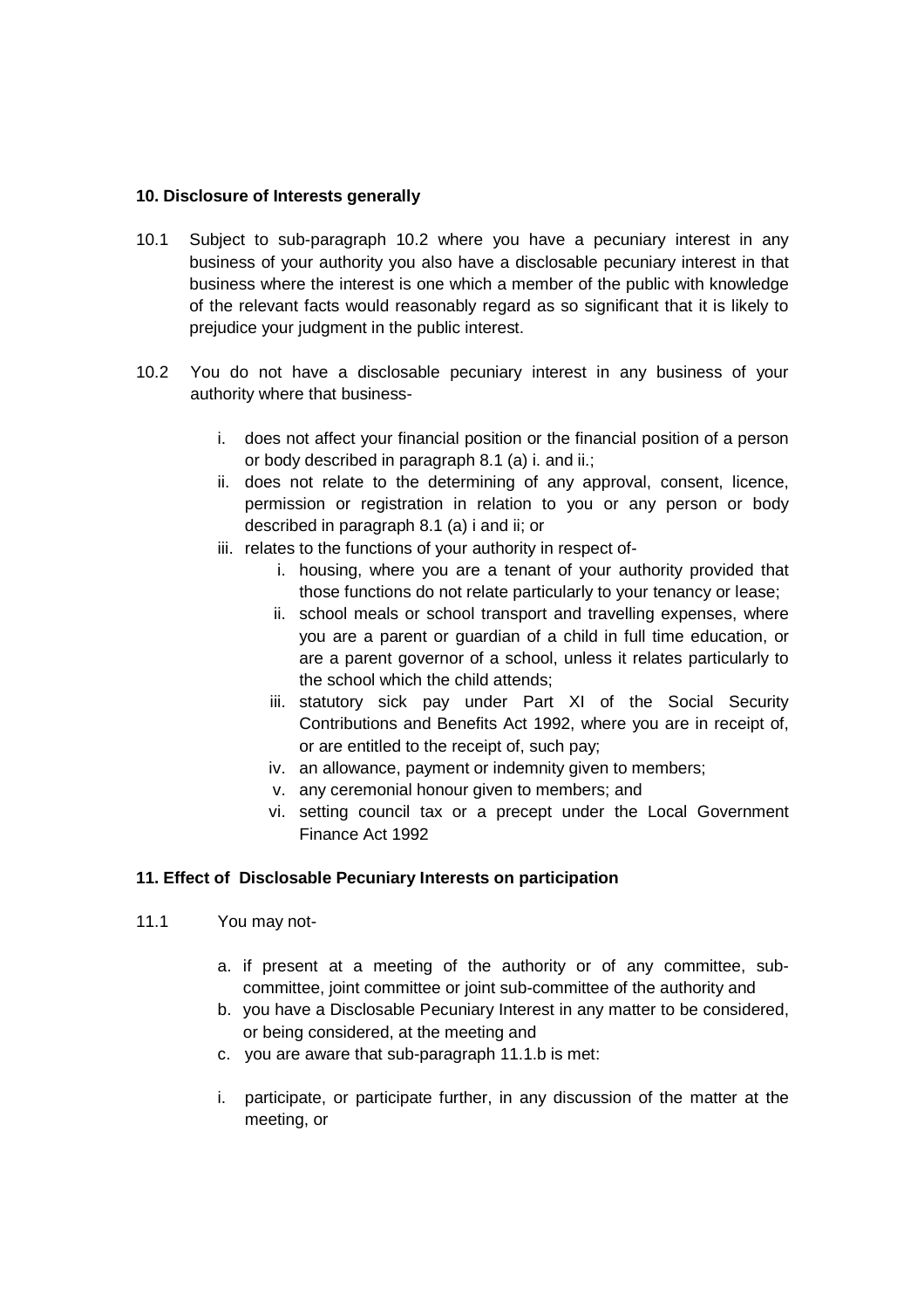ii. participate in any vote, or further vote, taken on the matter at the meeting

and must withdraw from the room or chamber where the meeting considering the business is being held unless you have received a dispensation from the authority's proper officer

- d. exercise executive functions in relation to that business and
- e. seek improperly to influence a decision about that business

11.2 If a function of your authority may be discharged by a member acting alone and you have a disclosable pecuniary interest in any matter to be dealt with or being dealt with in the course of discharging that function you may not take any steps or any further steps in relation to the matter (except for the purpose of enable the matter to be dealt with otherwise than by yourself)

11.3 If you have a pecuniary interest other than a disclosable pecuniary interest in any business of your authority which a member of the public with knowledge of the relevant facts would reasonably regard as so significant that it is likely to prejudice your judgement of the public interest and you are present at a meeting of the authority at which such business is to be considered or is being considered your must:-

- 11.3.1 Disclose the existence and nature of the interest in accordance with paragraph 9.1 (but subject to paragraph 9.3)
- 11.3.2 Withdraw from the room or chamber where the meeting considering the business is being held unless you have obtained a dispensation from your authority's proper officer in a case where paragraph 11.3 applies immediately after making your representations or in any other case when the business is under consideration unless you have obtained a dispensation from your authority's proper officer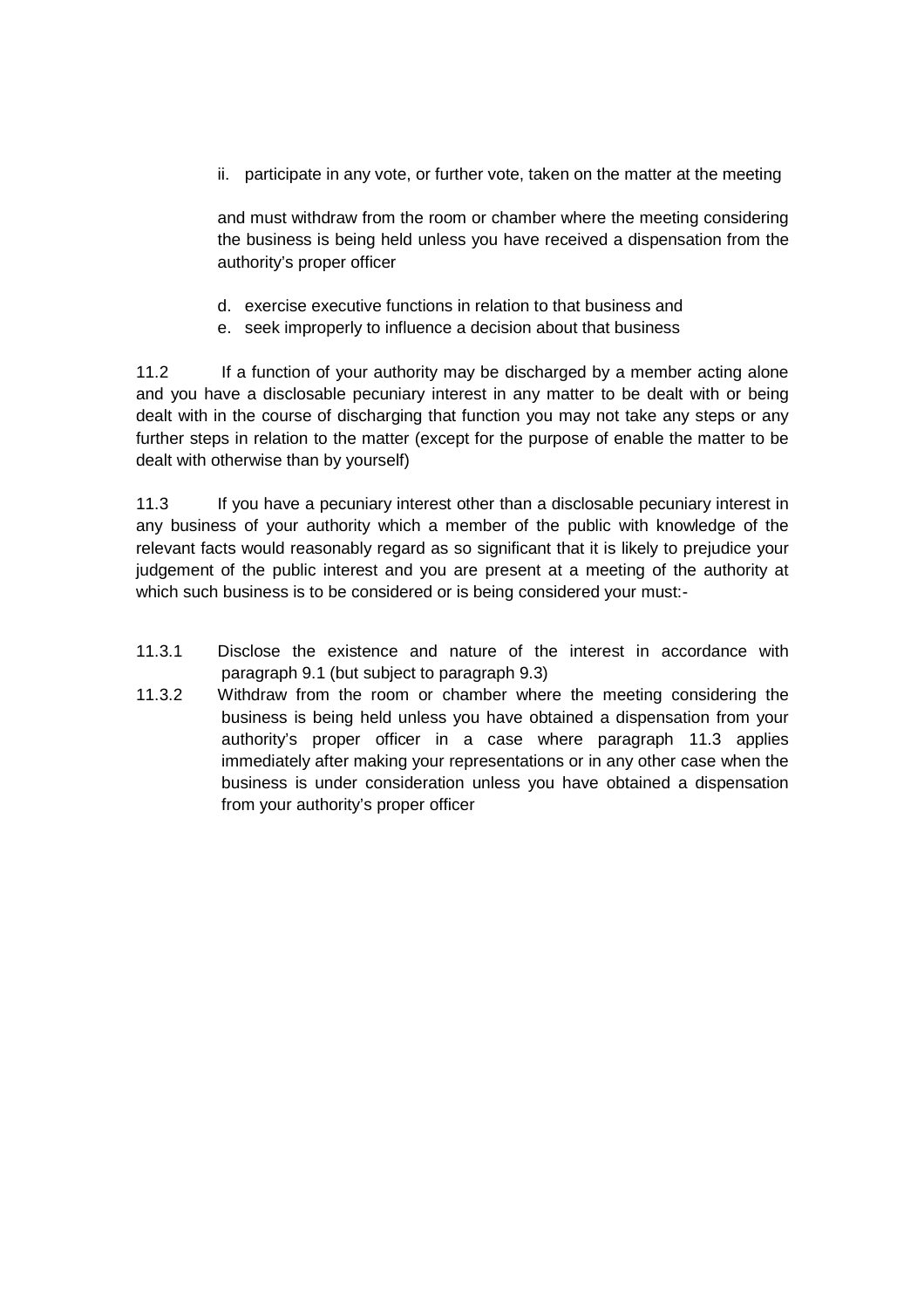# **PART 3 REGISTER OF MEMBERS INTERESTS**

#### **12. Registration of Members' Interests**

Subject to paragraph 13, you must, within 28 days of—

- (a) this Code being adopted by or applied to your authority; or
- (b) your election, re-election or appointment or re-appointment to office (where that is later), or co-opted onto the authority

register in your authority's register of members' interests (maintained by the Monitoring Officer under Section 29(1) of the Localism Act 2011) details of:

- i. disclosable pecuniary interests as referred to in paragraph 6 that you, your spouse, civil partner or person with whom you live as if they were your spouse or civil partner in so far as you are aware of their interests at that time
- ii. pecuniary interests referred to in paragraph 7 that you have
- (c) Subject to paragraph 13, you must within 28 days of becoming aware of any new disclosable pecuniary interest as referred to in paragraph 6 that you, your spouses, civil partner or person with whom you live as if they were your spouse or civil partner or change to any disclosable pecuniary interest registered under paragraphs 12. i. or ii above

by providing written notification to your authority's Monitoring Officer

#### **13. Sensitive Information**

- 13.1 Where you have a disclosable pecuniary interest referred to in paragraph 6 or pecuniary interest referred to in paragraph 7 and the nature of the interest is such that you and your authority's monitoring officer consider that disclosure of details of the interest could lead to you or a person connected with you being subject to violence or intimidation if the interest is entered in the authority's register then copies of the register available for inspection and any published version of the register should not include details of the interest but may state that you have an interest details of which are withheld under s32(2) of the Localism Act 2011 and/or this paragraph.
	- 13.2 You must, within 28 days of becoming aware of any change of circumstances which means that information excluded under paragraph 13.1 is no longer sensitive information, notify your authority's monitoring officer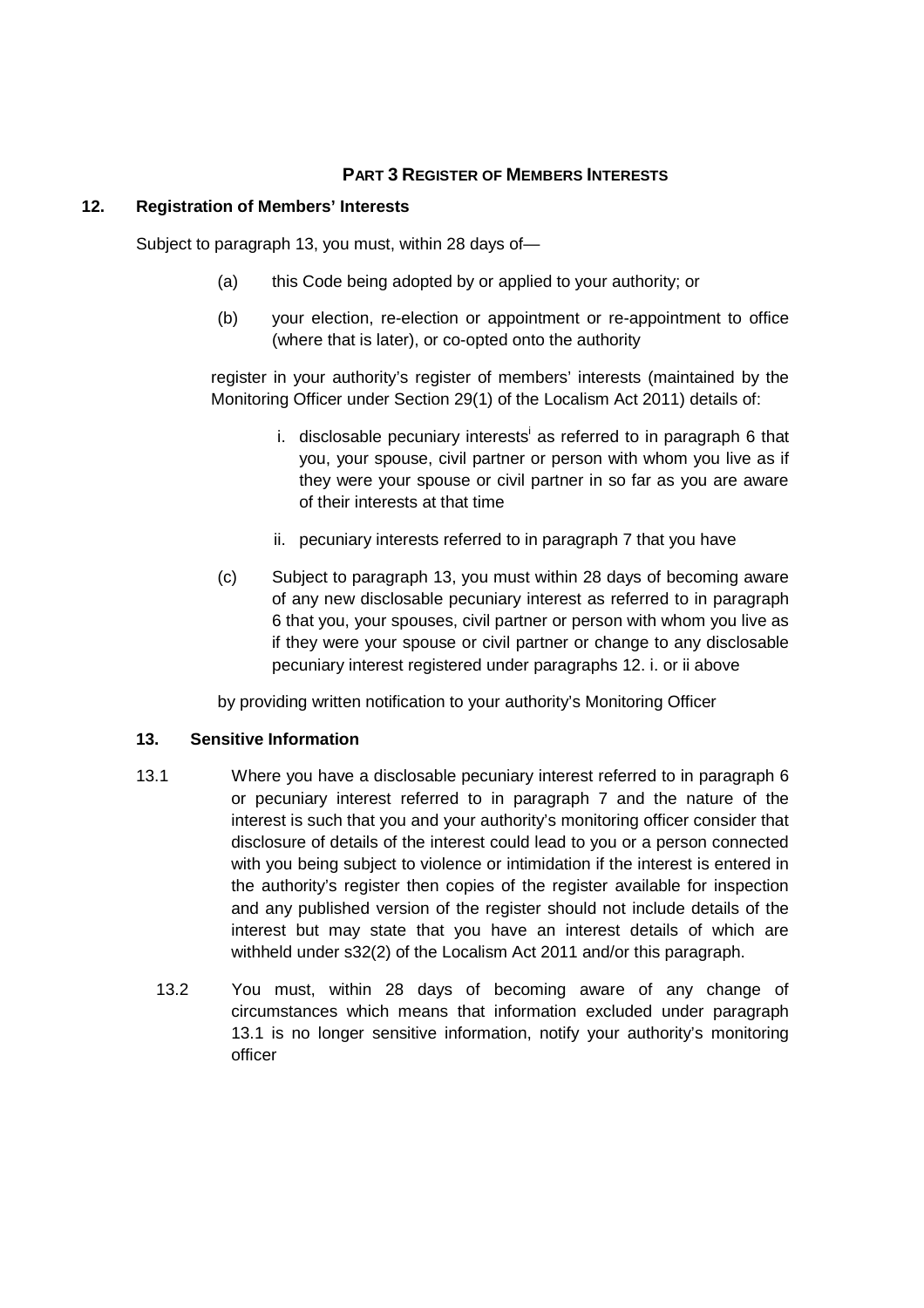13.3 In this Code "sensitive information" means information whose availability for inspection by the public creates, or is likely to create, a serious risk that you or a person who lives with you may be subject to violence or intimidation.